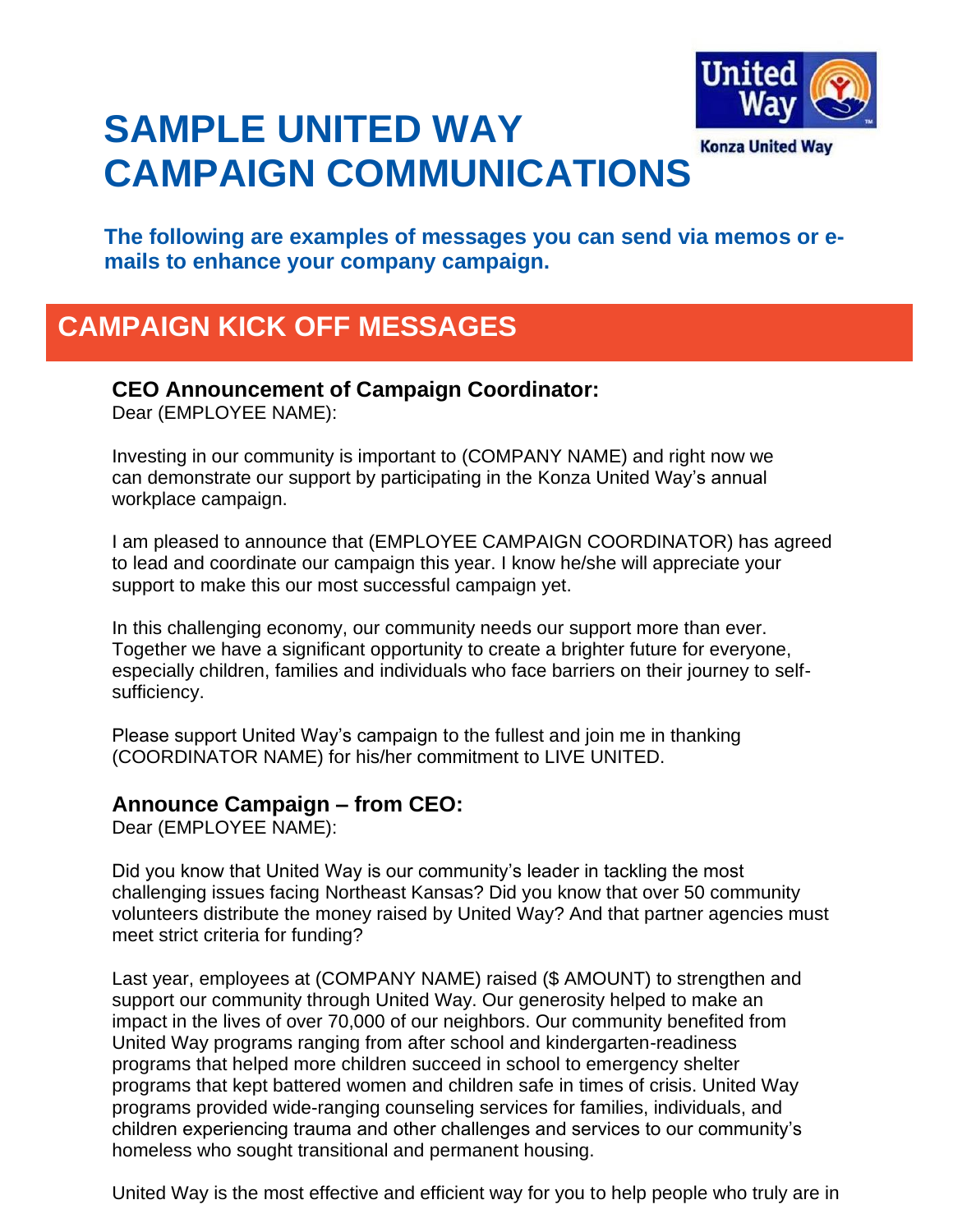need. This is why I support United Way and (COMPANY NAME) offers you the ease of payroll deduction to donate.

Please take time this year to learn more about how United Way is making our community a better place to live, and consider joining me and many other employees who pledge a gift.

#### **Announce Campaign – from CEO:**

Dear (EMPLOYEE NAME):

Here at (COMPANY NAME) we know that a healthy community is one where people step up to help each other, especially when times are difficult. For more than 75 years, Konza United Way has been there for our whole community, including our co-workers and family members.

(COMPANY NAME) supports United Way not only because it demonstrates our commitment to the community, but because it's a smart investment—they deliver results with programs that help people every day and by working on the underlying causes of problems for a better tomorrow.

We have set a goal to raise (\$ AMOUNT) and will be hosting several events over the next few weeks. During our campaign, you'll be hearing more about ways you can improve lives when you give, advocate and volunteer with United Way. Giving a gift to United Way is one of the easiest, most convenient ways to make a difference in thousands of lives. In fact, United Way- funded programs directly served over 80,000 people in 2019; likely, someone you know benefited directly from your donation.

The choice to participate is, of course, a personal one. If you choose to give, simply complete the pledge form and return it to (NAME/DEPARTMENT) by (DATE). I want to thank each one of you for just considering a contribution.

### **Announce Campaign – from Campaign Coordinator:**

This year our United Way campaign begins on (DATE). We have many fun and interesting activities planned. The United Way campaign is our opportunity to extend a hand and help our neighbors in need. I am excited about our shared effort in the coming weeks and encourage your involvement and support. Stay tuned for more details.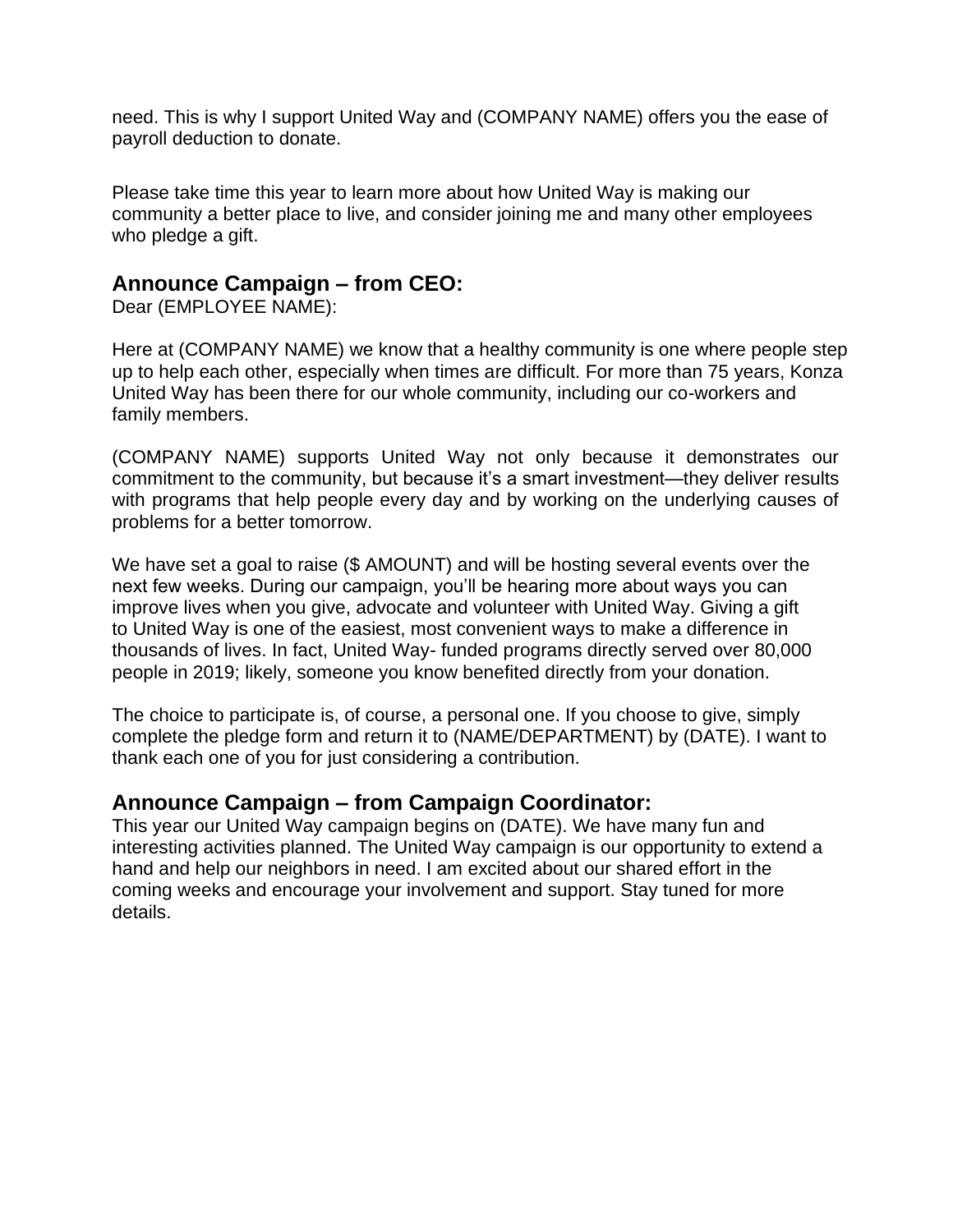# **Announce Campaign – from Campaign Coordinator:**

How would you like to make a real impact in your community?

On (DATE), we will be kicking off (COMPANY NAME's) United Way Campaign. By giving to United Way, you can change the world, right here at home. Last year, our company raised (AMOUNT) to help numerous nonprofit programs address some of our community's pressing problems. This year, we are going to follow that with even more success!

This is a great opportunity for you to get involved and change a life by building the strongest community possible. I will be contacting you soon with more details. Thanks in advance for your participation.

# **Announce Campaign Kickoff – from Campaign Coordinator:**

Bring your enthusiasm to (COMPANY NAME'S) United Way campaign kickoff! Everyone is invited to participate in a (EVENT – DATE-TIME-LOCATION). Hear about how your contributions work to create opportunities for a better life for all.

### **Announce Campaign Kickoff – from Campaign Coordinator:**

You are invited to a/the (EVENT NAME) as we kickoff (COMPANY NAME's) 2017 United Way campaign.

Date:

Time:

Location:

Don't miss this opportunity to learn how our contributions make it possible for United Way programs to help people in our own community. (NAME OF UNITED WAY STAFF/VOLUNTEER) will be joining us to explain how United Way is focusing on the needs and share some stories of how the money is being put to good work. Together, we change lives, shape communities.

See you at the fun!

#### **Kick Off Event – CEO Invite**

Mark your calendars. (COMPANY NAME) United Way's Campaign will kick off on (DATE). This year's campaign will run through (DATE). Our Campaign Coordinator (NAME) has some fun and interesting activities planned for our participation and support.

(COMPANY) knows that a healthy community supports a healthy workforce. It takes the whole community working together to bring about lasting change. By focusing on common goals that are the basic things we all need for a good life – we will create a better tomorrow for everyone.

We all win when our children are successful in school and life. We all win when our families are financially stable. And we all win when children are on track and adults are healthy and engaged. Come find out how your investments change lives. (COMPANY) is proud to support the Konza United Way.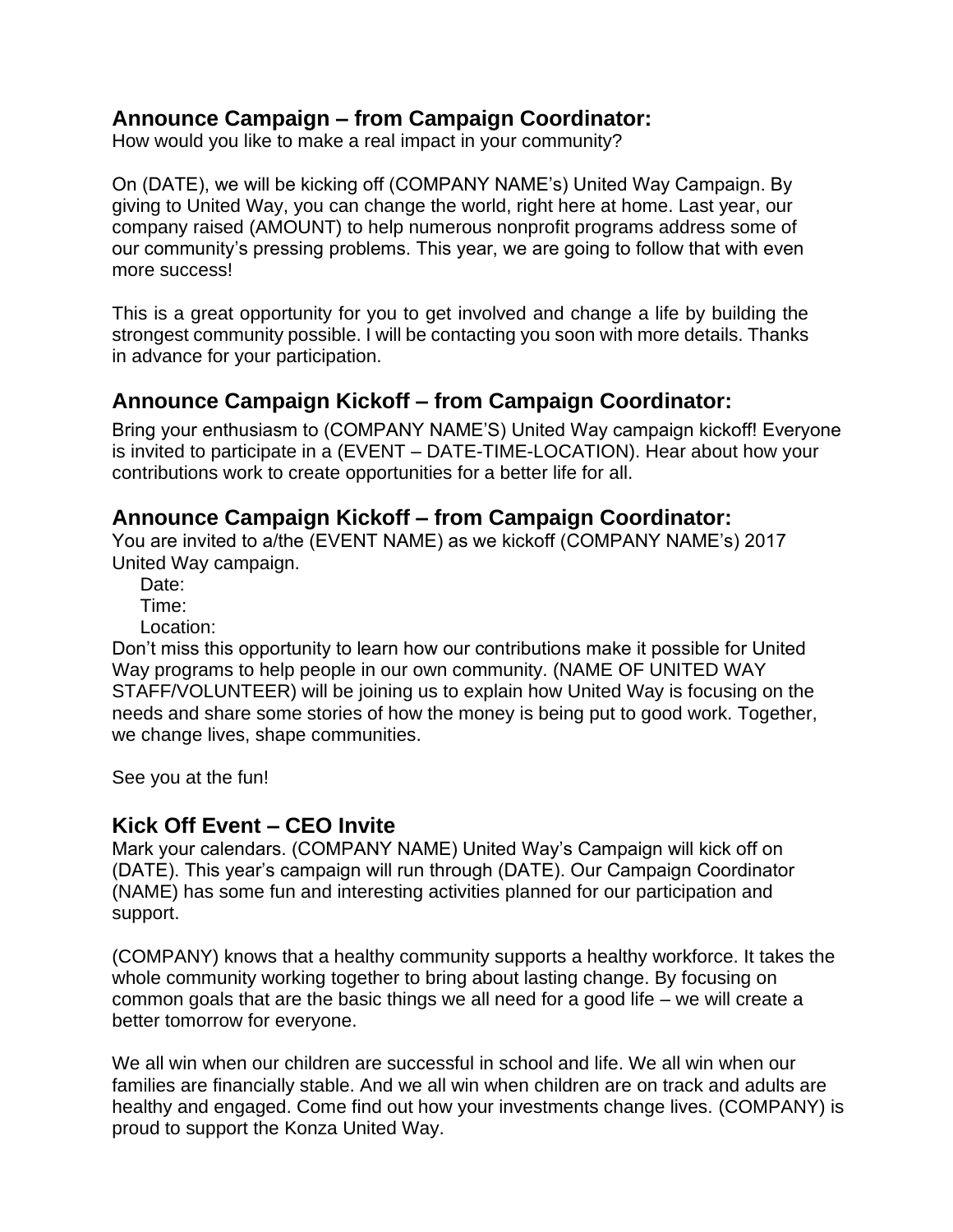### **CEO Campaign Ending Date Announcement**

Konza United Way is about making investments that strengthen the region by addressing the root causes of problems. They are focused on changing conditions and bringing about long-lasting change for our entire community.

Your contribution to United Way will go to support the proud tradition of helping people who struggle to make ends meet. It will also be turned into investments in the building blocks for a good life – Education, Financial Stability and Health. Investments that make sure our children are successful, our families are financially stable, and people are healthy and engaged.

(COMPANY NAME) is proud to support the work of the Konza United Way through a corporate contribution and by endorsing the employee campaign. If you have already submitted your pledge form, thank you.

(COMPANY NAME) United Way campaign will be wrapping up on (DATE) and we are asking that all pledge forms be returned by this date. We hope to announce the total amount of all employee contributions by (DATE). Thank you for supporting our community!

# **INVITATION TO GIVE**

#### **Accept the Challenge: Company Match**

Because (COMPANY NAME) believes in investing in our community, we will match your United Way donations by contributing an additional (MATCH DETAILS). Join with us and to help make a difference in our community.

# **CAMPAIGN PROGRESS REPORTS**

### **Re: United Way Campaign Progress**

Congratulations (COMPANY NAME) employees! We've reached % of our goal. Last week's (SPECIAL EVENT NAME) was a great success thanks to your participation and (put in highlight from the event). Please turn in your pledge cards by (DATE), so that we can achieve our final goal of (AMOUNT). I'm proud to be part of this exciting effort to create opportunities for a better life for all. Please stop by and say hello. I'd be happy to answer any questions you have about giving to United Way.

### **RE: The Power of Your Gift**

Everyday your gift helps people in our community who struggle to have the necessities of life. Everyday your gift works to help our children be successful in school, our families become financially stable, and everyone make healthy choices. A donation of as \$2/week can help an individual with basic needs of household supplies as they transition to independent living or \$2/week assists a family with support to avoid eviction or loss of utilities. Your gift really does matter!